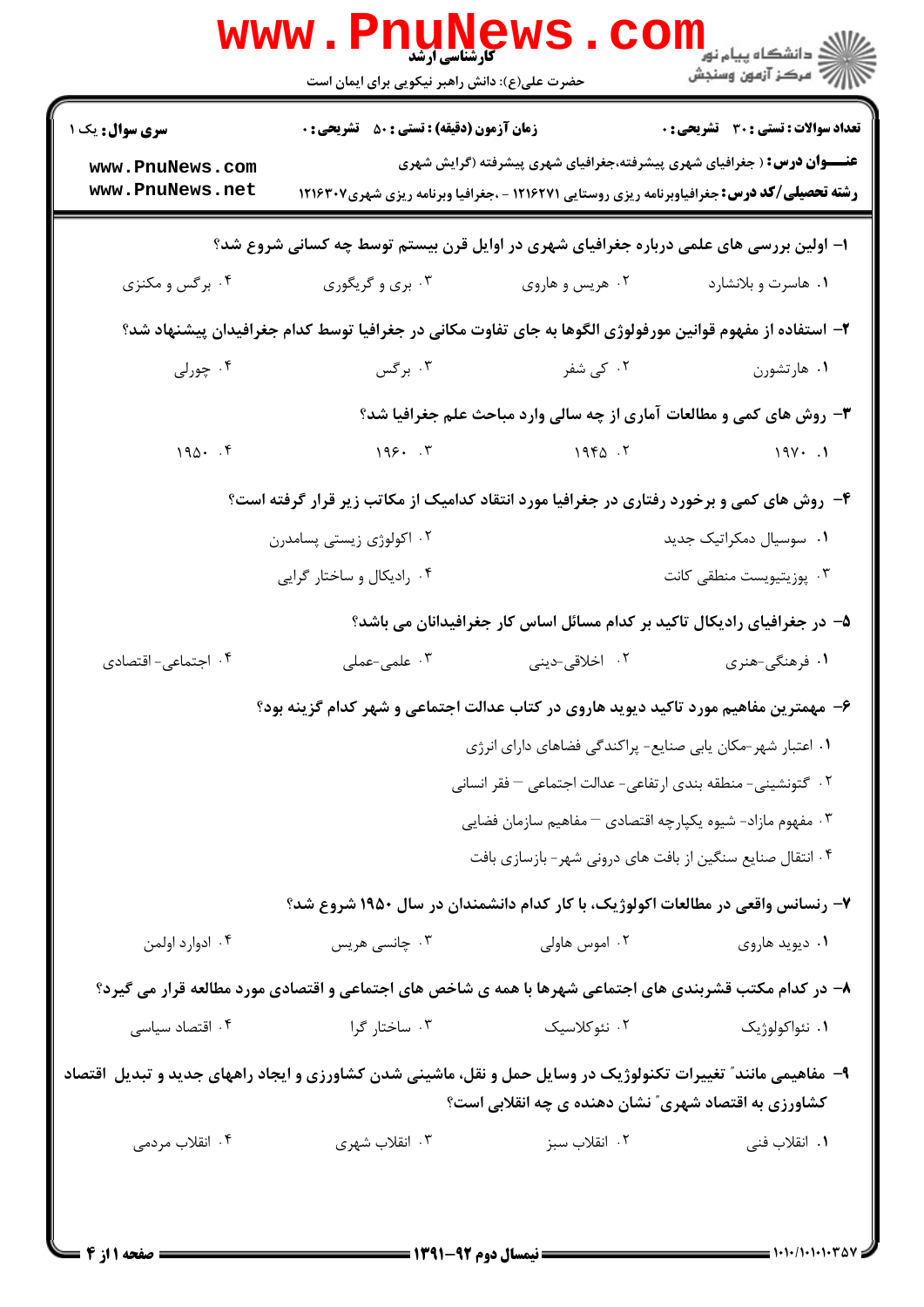|                                                        | حضرت علی(ع): دانش راهبر نیکویی برای ایمان است      | www.Pnunews.com                                                                                                                                                                      |                                                        |  |
|--------------------------------------------------------|----------------------------------------------------|--------------------------------------------------------------------------------------------------------------------------------------------------------------------------------------|--------------------------------------------------------|--|
| <b>سری سوال : ۱ یک</b>                                 | <b>زمان آزمون (دقیقه) : تستی : 50 ٪ تشریحی : 0</b> |                                                                                                                                                                                      | تعداد سوالات : تستي : 30 - تشريحي : 0                  |  |
| www.PnuNews.com<br>www.PnuNews.net                     |                                                    | <b>عنـــوان درس:</b> جغرافیای شهری پیشرفته،جغرافیای شهری پیشرفته (گرایش شهری )<br><b>رشته تحصیلی/کد درس:</b> جغرافیاوبرنامه ریزی روستایی ۱۲۱۶۲۷۱ - ،جغرافیا وبرنامه ریزی شهری۱۲۱۶۳۰۷ |                                                        |  |
|                                                        |                                                    | ۱۰- کدام یک از عبارات زیر در مورد مادر شهرها صحیح است؟                                                                                                                               |                                                        |  |
| ۰۲ تعداد اندکی از مردان و زنان مجرد زندگی می کنند.     |                                                    | ۰۱ در مادر شهرها ابعاد خانواده به شدت افزایش می یابد.                                                                                                                                |                                                        |  |
| ۰۴ در مادر شهرها میزان طلاق رقم بالایی را نشان می دهد. |                                                    |                                                                                                                                                                                      | ۰۳ مهاجرت جوانان روستایی به مادر شهرها زیاد نیست.      |  |
|                                                        |                                                    | 11– کدام عامل در توسعه فیزیکی ناموزون مادر شهرها مهمتر است؟                                                                                                                          |                                                        |  |
|                                                        | ۰۲ هجوم تعداد زیادی از مهاجرین روستایی             |                                                                                                                                                                                      | ۰۱ بورس بازی زمین و معاملات قماری زمین                 |  |
| ۰۴ ادغام و پیوستگی مداوم روستاها به شهر                |                                                    | ۰۳ توجه زیاد به منازل تک خانواری و ویلایی                                                                                                                                            |                                                        |  |
|                                                        |                                                    | ۱۲– این که شهر ٌمظهر وسیعترین توازن و تعادل در معماری و روابط اجتماعی است ؒ به شهر چه نمادی می بخشیده است؟                                                                           |                                                        |  |
| ۰۴ آیینی                                               | ۰۳ اجتماعی                                         | ٢. خلقت                                                                                                                                                                              | ۰۱ انتظام                                              |  |
|                                                        |                                                    | ۱۳– کدام نظریه، سیستم جهانی شهرها را عامل اصلی تسلط کانون بر پیرامون می پندارد؟                                                                                                      |                                                        |  |
| ۰۴ تداخل                                               | ۰۳ استقلال                                         | ۰۲ وابستگی                                                                                                                                                                           | ۰۱ استعمار                                             |  |
|                                                        |                                                    |                                                                                                                                                                                      | <b>۱۴</b> - کدام یک جزو منطقه بندی شهری محسوب نمی شود؟ |  |
| ۰۴ ارتفاعی                                             | ۰۳ اقتصادی                                         | ۰۲ تراکمی                                                                                                                                                                            | ۰۱ کارکردی                                             |  |
|                                                        |                                                    | ۱۵– جغرافیدانان به کدامیک از عوامل زیر در مورفولوژی شهری اهمیت بیشتری می دهند؟                                                                                                       |                                                        |  |
| ۰۴ کاربری زمین                                         | ۰۳ فعالیت مردم                                     | ۰۲ طرح خیابان ها                                                                                                                                                                     | ۰۱ سبک معماری                                          |  |
|                                                        |                                                    | ۱۶– کدام یک از جغرافیدانان در مطالعات مورفولوژی شهری پیشقدم بود؟                                                                                                                     |                                                        |  |
| ۰۴ اولمن                                               | ۰۳ هاریس                                           | ۰۲ هاروي                                                                                                                                                                             | ۰۱ اشلوتر                                              |  |
|                                                        |                                                    |                                                                                                                                                                                      | ۱۷- طرح های جامع شهری با چه هدفی تهیه می شوند؟         |  |
| ۰۲ تعیین چگونگی توسعه شهر در ۲۰ سال آینده              |                                                    | ۰۱ تعیین قیمت اراضی برای ساخت و بهره برداری                                                                                                                                          |                                                        |  |
| ۰۴ حذف مناطق حاشیه نشین و پر تراکم شهرها               |                                                    |                                                                                                                                                                                      | ۰۳ آینده نگری جمعیت                                    |  |
|                                                        |                                                    | ۱۸– کدام دوره از دوره های مورفولوژی شهر از نظر زمانی، تبیین کننده رابطه میان کارکرد و مورفولوژی شهر است؟                                                                             |                                                        |  |
| ۰۲ دوره الگویابی و شکل گیری                            |                                                    |                                                                                                                                                                                      | ۰۱ دوره تکوین تاریخی                                   |  |
|                                                        | ۰۴ دوره پایانی                                     |                                                                                                                                                                                      | ۰۳ دوره پیکربندی                                       |  |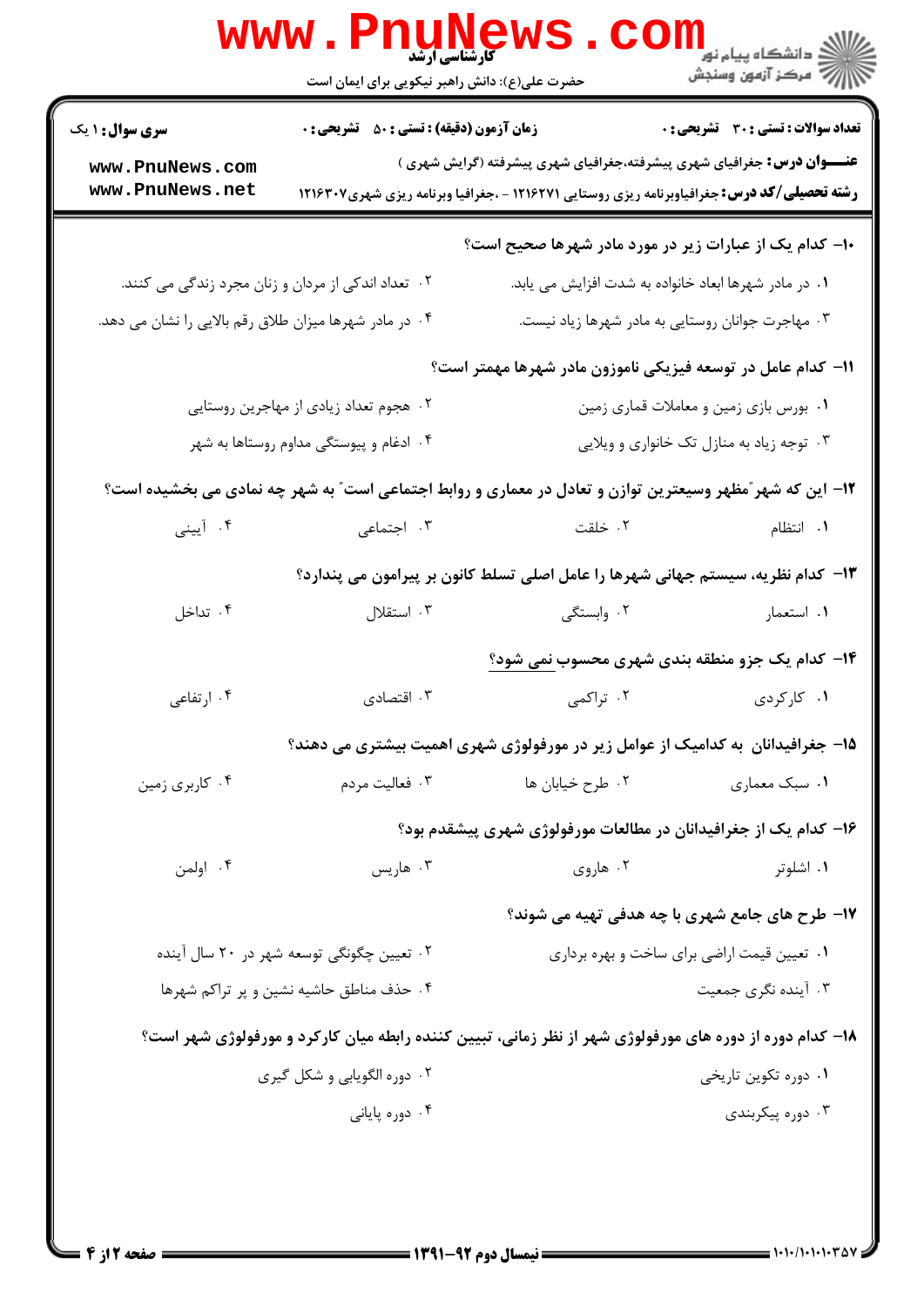|                                                                                                                                         | <b>www.PnuNews</b><br><b>گارشناسی ارشد</b><br>حضرت علی(ع): دانش راهبر نیکویی برای ایمان است |                                                                                                                                                                                      |                                              |  |  |
|-----------------------------------------------------------------------------------------------------------------------------------------|---------------------------------------------------------------------------------------------|--------------------------------------------------------------------------------------------------------------------------------------------------------------------------------------|----------------------------------------------|--|--|
| <b>سری سوال : ۱ یک</b>                                                                                                                  | <b>زمان آزمون (دقیقه) : تستی : 50 ٪ تشریحی : 0</b>                                          |                                                                                                                                                                                      | <b>تعداد سوالات : تستي : 30 ٪ تشريحي : 0</b> |  |  |
| www.PnuNews.com<br>www.PnuNews.net                                                                                                      |                                                                                             | <b>عنـــوان درس:</b> جغرافیای شهری پیشرفته،جغرافیای شهری پیشرفته (گرایش شهری )<br><b>رشته تحصیلی/کد درس:</b> جغرافیاوبرنامه ریزی روستایی ۱۲۱۶۲۷۱ - ،جغرافیا وبرنامه ریزی شهری۱۲۱۶۳۰۷ |                                              |  |  |
| ۱۹– کدام جغرافیدان از پیشگامان بررسی سیستم های شهری بود که در طبقه بندی شهرها از اقتصاد، جمعیت و فرهنگ بهره<br>گرفت؟                    |                                                                                             |                                                                                                                                                                                      |                                              |  |  |
| ۰۴ بارانسکی                                                                                                                             | ۰۳ ژورندایک                                                                                 | ۰۲ مک کارتی                                                                                                                                                                          | ٠١. جانستون                                  |  |  |
|                                                                                                                                         |                                                                                             | +۲- در اقتصاد برنامه ریزی شده کدام یک از نهادهای زیر اصلی ترین نقش را در تعیین سیاست های اقتصادی بر عهده دارد؟                                                                       |                                              |  |  |
|                                                                                                                                         | ۰۳ بورس میسی دولت                                                                           | ۰۲ بازار میباشد.                                                                                                                                                                     | ۰۱ مردم                                      |  |  |
|                                                                                                                                         |                                                                                             | <b>۲۱</b> - با توجه به توسعه اقتصادی بخش سوم ًو چهارم در دنیای کنونی، مطلوبترین مکان برای صنایع در کجاست؟                                                                            |                                              |  |  |
| ۰۲ منطقه ای که دارای کارگران ماهر بسیار زیاد باشد.                                                                                      |                                                                                             | ۰۱ مکانی که در آن میزان مالیات در پایین ترین سطح باشد.                                                                                                                               |                                              |  |  |
| ۰۴ نواحی که ارتباطات تجاری در بالاترین سطح می باشد.                                                                                     |                                                                                             | ۰۳ مناطقی که سطح امنیت و مصرف در بالاترین حد است.                                                                                                                                    |                                              |  |  |
|                                                                                                                                         |                                                                                             | ۲۲- به عقیده دیوید هاروی کدام یک از مفاهیم زیر اساس درک ما را از تبیین پدیده های جغرافیایی سامان می بخشد؟                                                                            |                                              |  |  |
| ۰۴ انطباق                                                                                                                               | استقلال $\cdot$ "                                                                           | ۰۲ سیستم                                                                                                                                                                             | ۰۱ جامعیت                                    |  |  |
|                                                                                                                                         |                                                                                             | ۲۳– برای این که بخواهیم شهر را به عنوان یک سیستم اکولوژیک بررسی کنیم، بر چه داده هایی باید تاکید شود؟                                                                                |                                              |  |  |
| ۰۴ اجتماعی                                                                                                                              | ۰۳ محیطی                                                                                    | ۰۲ اقتصادی                                                                                                                                                                           | ۰۱ مدیریتی                                   |  |  |
| ۲۴– در کارکردهای مکان مرکزی، کدام عبارت به حداقلی از سطح تقاضا نسبت به حمایت از یک فعالیت اقتصادی اشاره دارد؟                           |                                                                                             |                                                                                                                                                                                      |                                              |  |  |
| ۰۴ آستانه                                                                                                                               | ۰۳ گره ها                                                                                   | ۰۲ لبه ها                                                                                                                                                                            | ۰۱ کانون                                     |  |  |
| ۲۵–در کدام نظریه برای اولین بار میزان اهمیت شهرها و سکونتگاه ها در داخل یک سیستم منطقی ًبر اساس موقع،جمعیت و<br>حوزه نفوذ و … تعیین شد؟ |                                                                                             |                                                                                                                                                                                      |                                              |  |  |
| ۰۴ کریستار                                                                                                                              | ۰۳ هاگراستراند                                                                              | ۰۲ مامفورد                                                                                                                                                                           | ۰۱ لوش                                       |  |  |
| ۲۶– کدام یک از دلایل زیر از جمله دلایل طرفداران نظریه توسعه ملی بر محور شهرهای بزرگ برای تاکید بر این مناطق به<br>حساب می آید؟          |                                                                                             |                                                                                                                                                                                      |                                              |  |  |
| ۰۲ سرمایه های بیشتری در آن ها وجود دارد.                                                                                                |                                                                                             | ۰۱ امکانات بیشتری در شهرهای بزرگ وجود دارد.                                                                                                                                          |                                              |  |  |
| ۰۴ امنیت بالاتری در شهروجود دارد.                                                                                                       |                                                                                             | ۰۳ این شهرها کارآیی بالاتری دارند.                                                                                                                                                   |                                              |  |  |
| ۲۷– کدام یک از شهرهای زیر به منظور ایفای نقش مرکز اداری-سیاسی(پایتخت) احداث شده است؟                                                    |                                                                                             |                                                                                                                                                                                      |                                              |  |  |
| ۰۴ برادفورد                                                                                                                             | ۰۳ بیرمنگام                                                                                 | ۰۲ واشنگتن                                                                                                                                                                           | ۰۱ آکسفورد                                   |  |  |
|                                                                                                                                         |                                                                                             |                                                                                                                                                                                      |                                              |  |  |